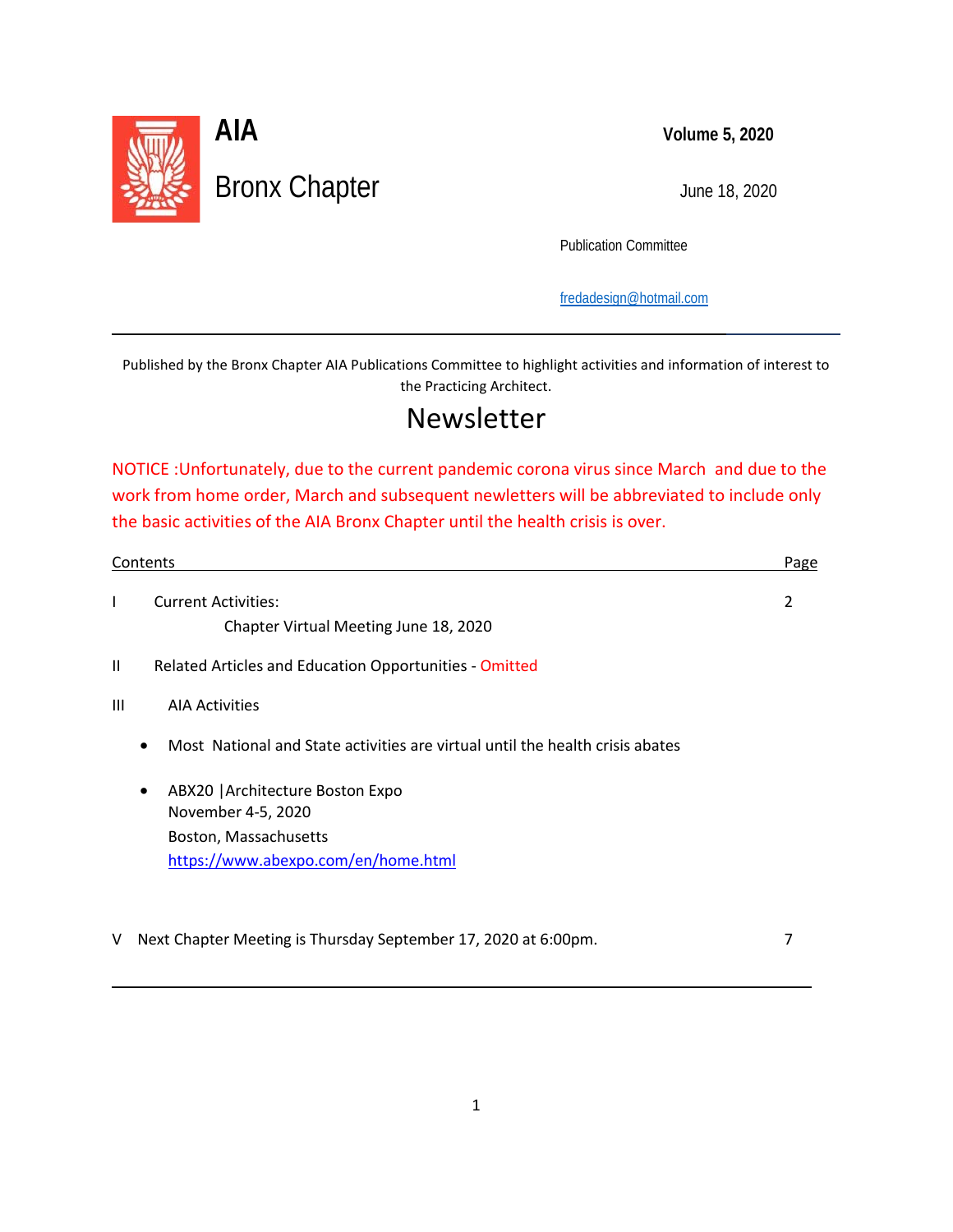#### I Current Activities



Jun 18, 2020

AIA BRONX CHAPTER MEETING MINUTES

Meeting began at 12:08pm

Attendees:

Bob Esnard

Dionisio Cortes

Bill Davis

Antonio Freda

Sara Djazayeri

Ken H. Koons, Sr.

Ken A. Koons, Jr.

Jerin Lisha

Josette Matthew

Robert Markisz

Julian Misiurski

Bryan Zelnik

Martin Zelnik

#### Agenda / Discussion:

1. Adoption of May minutes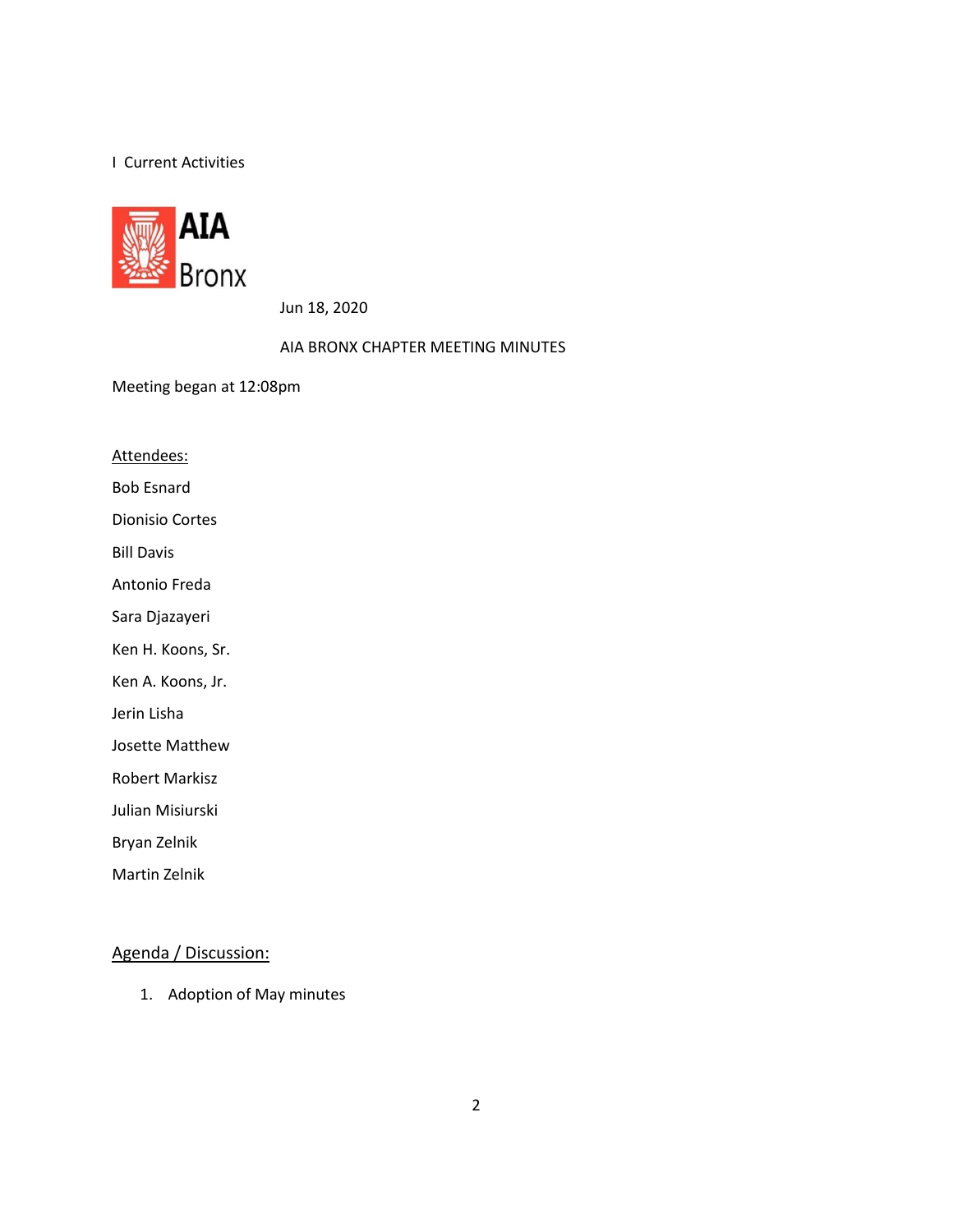The Minutes of the May 28, 2019 were emailed with this the notice for this meeting and Tony Freda made a motion to approve them and the motion was seconded by Ken Koons Sr., the May minutes were then unanimously accepted.

2. Next meeting dates and sponsorship The next meeting dates will be:

> Sept. 17, 2020 6:00pm Oct. 15, 2020 12:00pm Nov. 19, 2020 6:00pm Dec. 17, 2020 12:00pm

Members discussed the above dates and decided to leave them stay as planned, as luncheons and dinners in the hope that the health crisis will be modified to allow in person meetings. Although we have scheduled and signed sponsors for the three virtual meetings, all the sponsors preferred to reschedule and not be part of a virtual meeting. Whether, we have a meeting at restaurant venue will depend on if they are able to open and members are able to have an in person meeting. This will obviously be decided over the summer break and members will be notified through the normal email Chapter Meeting Notices.

3. COVID-19 Public Health Emergency/State of the World

Several members had communicated with the Chapter Officers concerning the impact of the Health Emergency and the civil unrest on The Bronx. Ofe Clarke, the Chapter State representative wrote that we as professionals in The Bronx should develop as position on the cause surrounding the current civil unrest. She wrote,

*"Let's not forget the disproportionate effect of Covid-19 on our neighborhoods. Please let us not remain silent as an organization."* 

This triggered the Officers writing their thoughts and suggesting various possible statements for Chapter consideration. They proposed the idea of publicizing a Chapter position, underscored the importance of talking about discrimination, society, The Bronx and developing an appropriate public statement.The topic was added as a discussion item for the June Chapter zoom meeting to develop. Subsequently, at the meeting a discussion did take place and it was unanimously agreed that the **Chapter should make a public statement, as soon as possible**, preferably to be posted within a day or so of the meeting. Bill Davis agreed to draft a statement within 24 hours and attempt to put all the suggestions in as logical and concise a document as possible.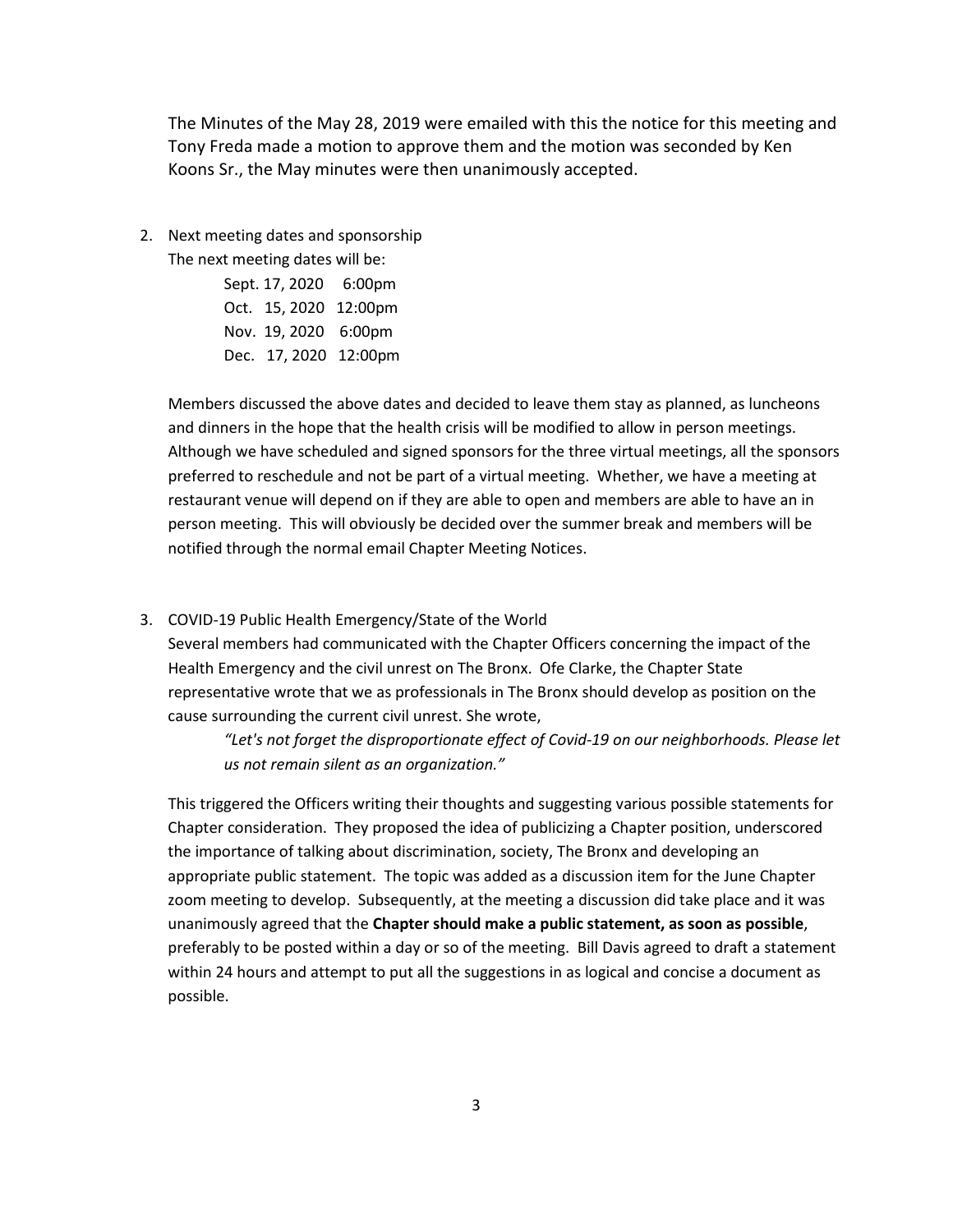**Subsequent to the meeting,** Bill did made an excellent one page draft which was quickly circulated and commented on by approximately 10 members. The Chapter Officers after considering all the excellent modifications/thoughts they could, fashioned a succinct consensus Chapter Statement to be posted as follows;

*Bronx AIA mourns with the families of the latest senseless murders of George Floyd, Breonna Taylor, Ahmaud Arbery and many more.*

*As we commemorate and celebrate Juneteenth, the date in which the last enslaved persons were freed after emancipation, the Bronx AIA membership shall go beyond the platitudes of standing in solidarity in recognizing that "Black Lives Matter" and the core values of the racial equality. We live and practice architecture in one of our nation's poorest, most disadvantaged and diverse communities, therefore we see it as our special responsibility to expand our mission and pledge as Bronx AIA and community members:*

*To identify and reduce existing barriers and inequities that prevents increased racial diversification in our profession.*

- *To reach out to and engage all young people of color interested in architecture and encourage them to pursue our profession.*
- *To continue our advocacy for community-based solutions to improving the quality of our immediate built environment.*
- *To strengthen our resolve by partnering with like-minded professional, community, and educational groups.*
- *To mentor and develop black, brown and other disadvantaged student and intern architects as they enter our profession.*
- *To challenge assumptions, personal and professional, that inhibit our participation in the growth of our community.*

*This is a moment of great opportunity for growth, inclusion and promise for the Bronx AIA, the profession and the nation.*

*The Bronx Chapter of the AIA*

#### 4. Chapter committees

The chapter committees due to the pandemic have been mostly handicapped as their activities are mostly in-person events. Each committee is hoping to schedule activities for the fall if optimistically, the Covid crisis subsides.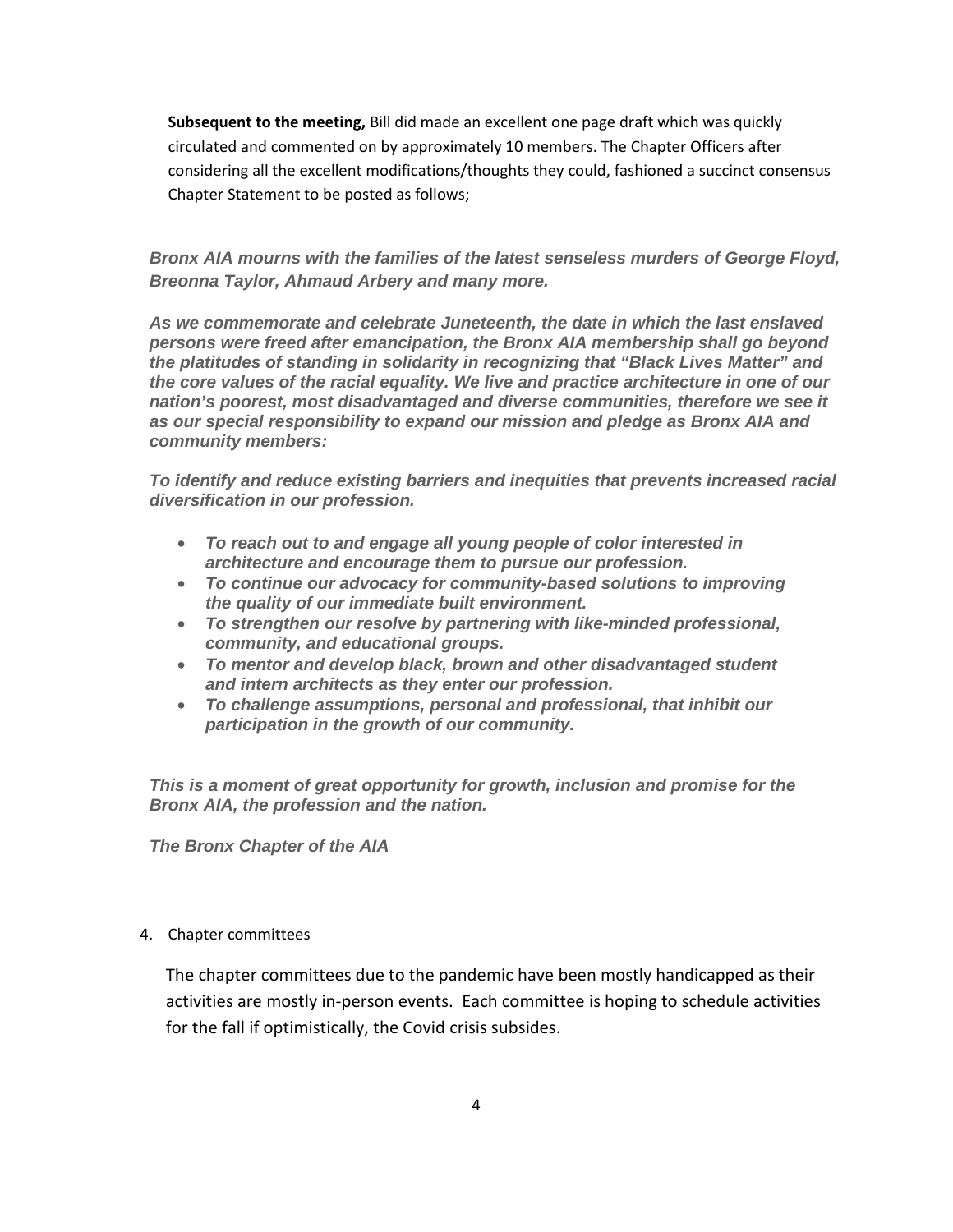#### Events

Josette Matthew as Chairperson of the Events Committee is cautiously hopeful that the expected and publicly discussed return of major league baseball in the next months, she will attempt to resurrect a planned tour of Yankee Stadium, in conjunction with the Westchester+Hudson Valley Chapter. The event as was successfully held last season. A CEU credit tour was/will be combined with attendance at a home game after the tour.

#### 5. NYC – DOB

The Department of Buildings promulgated several directives and bulletins over the last months. With the city entering Phase II Covid Designation Re-Opening construction industry activities are expanded to include "non-essential" construction projects, DOB has new very specific guidelines in terms of; filing for projects getting approvals and permits as well as safety regulations for construction.

DOB's staff continues to work, but mostly electronically however, with construction activities significantly increasing, inspections will increase as well. All work will be subjected to random inspections that for a few weeks with violations only receiving warning notices. However, after the voluntarily conformance period is over violations will result in financial penalties of to \$5,000 per each summonses and noncompliance could result in Stop Work Orders. See attached;

#### **APPENDIX**

**New York City, Department of Buildings**, COVID19 DOB NOTIFICATION and **NYC, Department Of Buildings/Department of Health & Mental Hygiene**,

Enforcement Guidance Notice

In addition, the increase of electronic filing requirement is a major concern to chapter members, as applicants with unusual or special issues can experience significant time delays in communicating and attempting to resolve their unique circumstances. A few members discussed having difficulty working with the DOB through email only. In the best case, occasional telephone calls are possible but cannot replace in-person contact. In addition, many members were concerned that the Covid crisis will be used in the future to eliminate or severely limit local/borough DOB office operations. This will add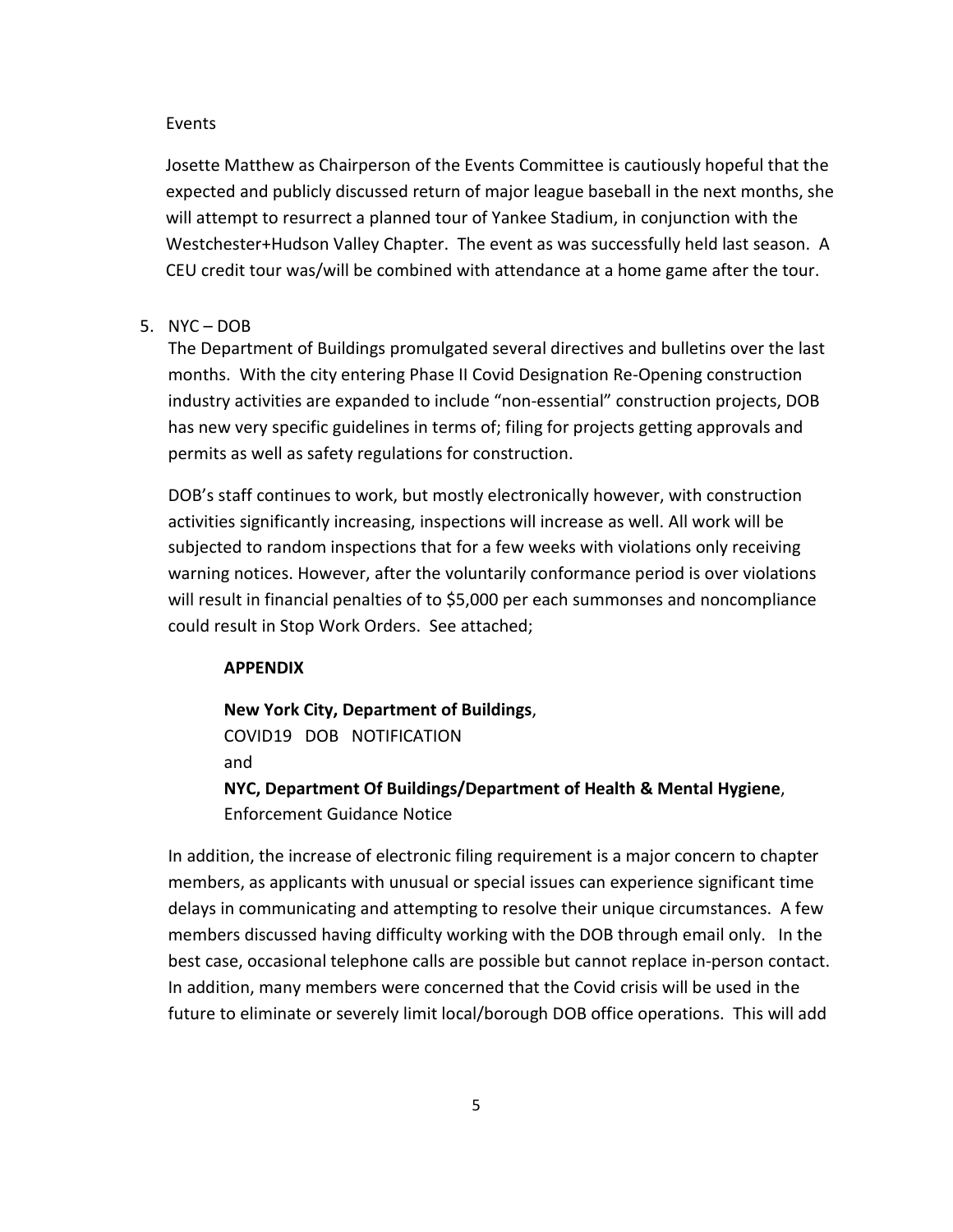cost and time to filing for processing applications for plans, permits, inspections and obviously the resolution of problems.

#### 6. Information Cloud:

Josette Mathew volunteered and has been working on developing a Chapter Cloud to store all Chapter information and documents in a secure fashion. This has been a requirement of National AIA for a few years to allow; local chapter officials, the State and National AIA, construction organizations, as well as, chapter members access to; add, modify and work with AIA documents as appropriate and needed. As the Bronx Chapter has always been an unstaffed and volunteer organization we have not had the time or resources to satisfy this National requirement. Josette has been working with Valerie Brown, the Executive Director of the Westchester + Hudson Valley AIA Chapter and Bill Caplan the Bronx Chapter web site coordinator to create the cloud. Specifically, cloud creation should simplify many of the chapter needs as material is now physically in member and officers homes/offices in an unorganized manner and as officer's change over time many document are hard to find as we try to retrieve or modify them.

Josette reported that one issue has handicapped the effort was filing and managing an "internet" domain/address which annually will have a cost of or need to access it. Sara Djazayeri made a motion to fund the developing an internet domain, Bob Markisz seconding it with the motion then passing unanimously.

#### 7. Continuing Education:

The Bronx Chapter's Chapter based programs and tours; of the Bronx buildings, neighborhoods and construction developments, all continue to be suspended, due to the pandemic virus. The ability to provide chapter based programs severally limits Chapter activities and with in-person meetings eliminated, sponsors who provide CEU seminars as part of meeting programs are also eliminated. Fortunately, the chapter has an arrangement with the Westchester + Hudson Valley Chapter and shares their CEU generated opportunities.

In addition, when possible, as Chapter leadership learns of them through email notices The Bronx Chapter;

Has been sending free or at minimal cost, virtual CEU internet web based seminars to membership and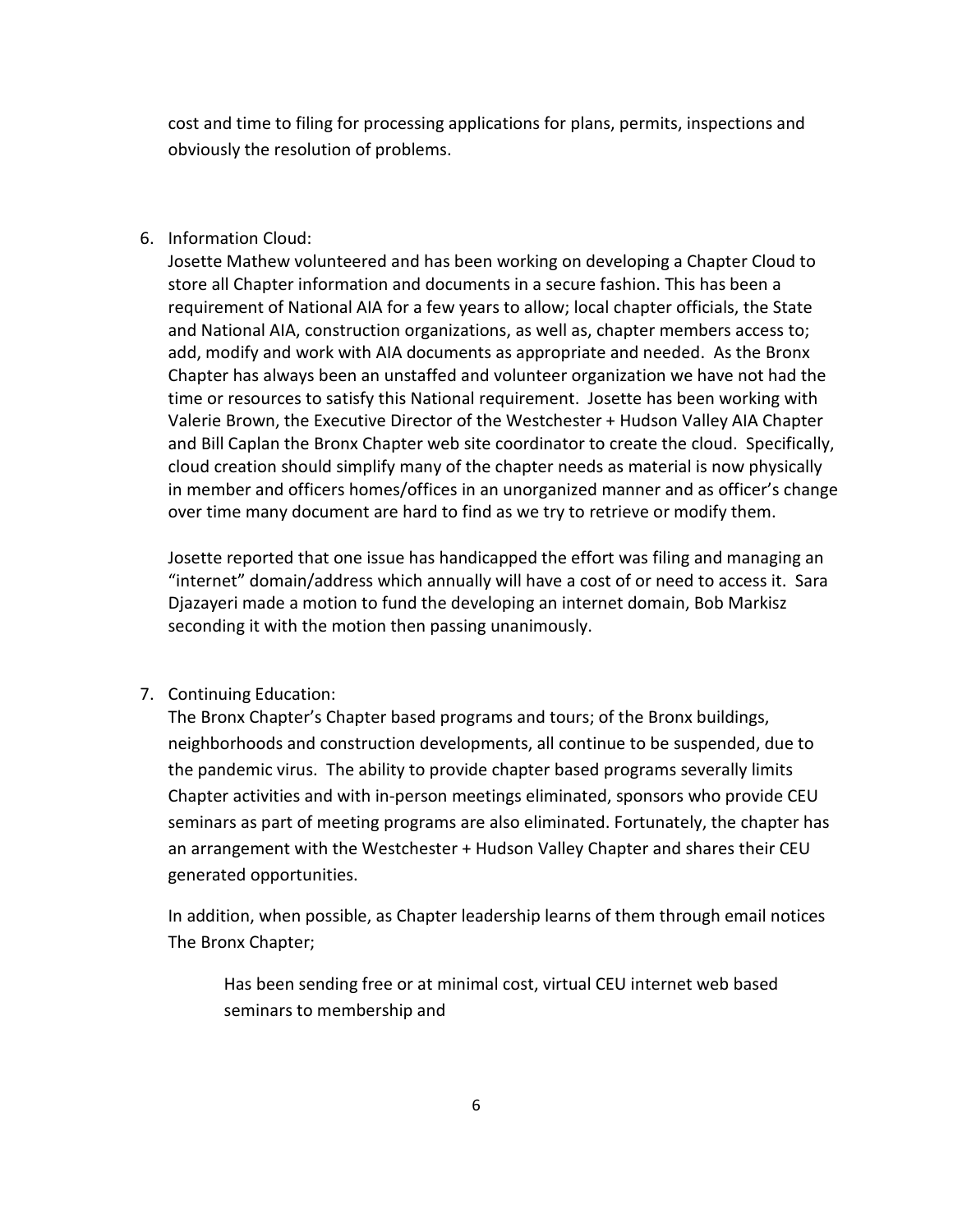Circulates events held by sister chapters, or the State and National AIA, as well as construction organizations like ABX20 |Architecture Boston Expo, all which allow AIA members, to attend while observing the appropriate social distancing and health protocols, to minimize contagion risks.

8. New Business:

As this June meeting was the third virtual meeting since February due to the corona virus pandemic, it was the smoothest access to the meeting for members. It was successful, in that all members who had accepted were able to attend. However, due to the 40 minute limitation of the zoom connection, the meeting suddenly ended. It then required that attendees re open the zoom link. Unfortunately, several members did not make it into the second, concluding portion of the meeting. This immediately started a discussion that lead to the recommendation that the Chapter purchase a zoom license, allowing meetings to continue uninterrupted while also allowing Chapter Officers to conduct chapter activities with unlimited access, and hosting virtual conferences as needed. Sara Djazayeri made a motion to purchase a zoom license for a year, Bob Markisz seconded it and the motion was carried unanimously.

The only other new business discussed, was the impact on everyone, not only in construction, but the world. Members look forward to returning to normal soon.

The meeting was adjourned at 8:15PM.

| Next Meeting – If the health crisis continues through the summer months the meeting |           |  |  |
|-------------------------------------------------------------------------------------|-----------|--|--|
| venue, Artie's Restaurant may be closed. The next meeting will be on Thursday       |           |  |  |
| September 17, 2020 and;                                                             |           |  |  |
| If a <b>virtual zoom</b> meeting                                                    | at 7:00PM |  |  |
| However, if an in-person a dinner meeting at the restaurant                         | at 6:00PM |  |  |

Membership will be informed of the type of meeting, virtual or not, by email Meeting Notices.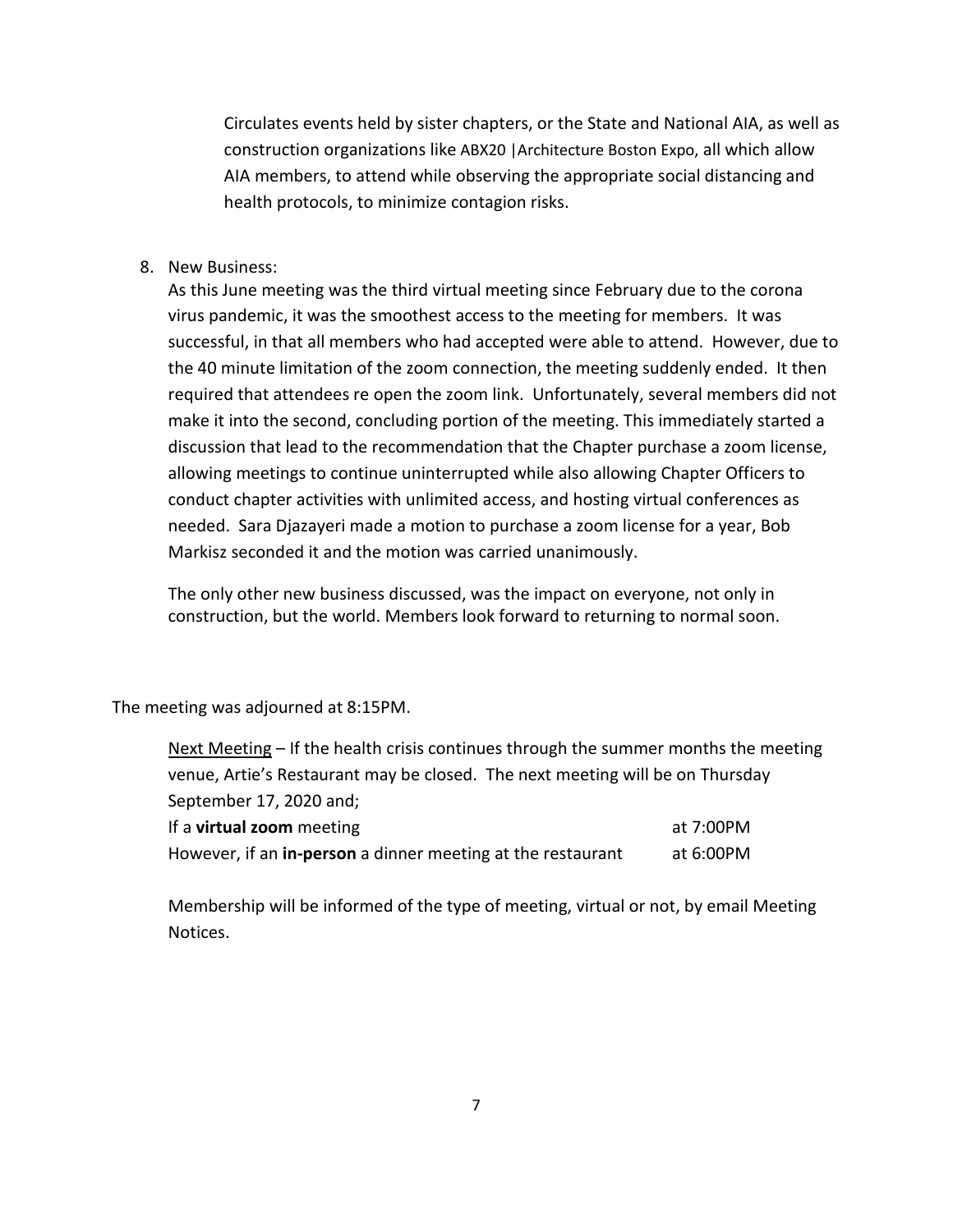### **APPENDEX**

# **NEW YORK CITY**  Department of Buildings

COVID19 DOB NOTIFICATION June 28, 2020



**Issuance Date:** 06/05/2020 **UPDATED: 06/07/2020**

**Effective:** Upon the City of New York Entering Phase 1 Reopening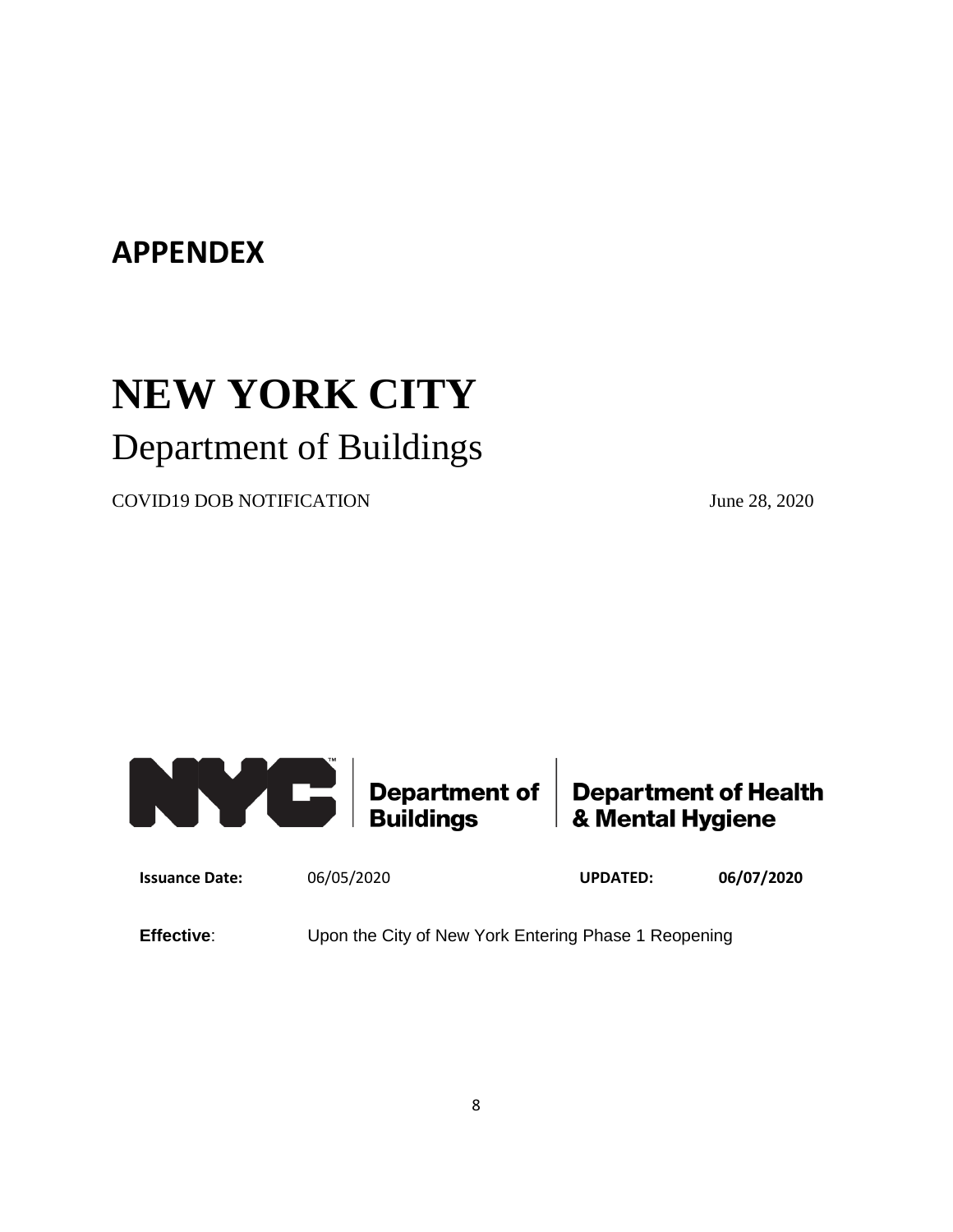## **NEW YORK CITY**  Department of Buildings

COVID19 DOB NOTIFICATION June 28, 2020

Greetings,

As New York City continues to re-open, the resumption of all permitted construction work can be seen across every corner of our City. In response, on Monday, June  $8<sup>th</sup>$ , Department of Buildings (DOB) Inspectors began a citywide inspection sweep of every permitted site to verify compliance with State and City Phase 1 restart requirements.

Throughout the course of June we will continue to visit permitted work sites. For this month, there are no monetary penalties associated with our Phase 1 restart enforcement actions, but **effective July 8th, 2020** sites found out of compliance will be subjected to violations that carry financial penalties of \$5,000 per violation with the potential for a Stop Work Order. Continued noncompliance may result in additional summonses with accompanying civil penalties of up to \$10,000 for each offense. To reiterate, if during DOB's sweep, **any Construction Code and Electrical Code** non-compliances are observed, Inspectors will take appropriate enforcement actions, including the potential issuance of violations with monetary penalties.

**To be clear, if a single Phase 1 restart violating condition is observed on your site on or after July 8th, 2020 – your site will be assessed a violation that carries a financial penalty of \$5,000. If your site does not have a [Safety Plan](https://gcc01.safelinks.protection.outlook.com/?url=https%3A%2F%2Focfs.ny.gov%2Fmain%2Fnews%2F2020%2FCOVID-2020Jun08-Guidance-Reopening-Plan-Template.pdf&data=02%7C01%7CCRPonnathota%40buildings.nyc.gov%7Cd4b1c3e3768b4aa3d1d508d81ad9fc9f%7C32f56fc75f814e22a95b15da66513bef%7C0%7C0%7C637288870832081164&sdata=YzSRcTMmyCR6%2B45r3LyvAkefPBbSf85RB5j7on4J2ME%3D&reserved=0) and [State Affirmation](https://gcc01.safelinks.protection.outlook.com/?url=https%3A%2F%2Fforms.ny.gov%2Fs3%2Fny-forward-affirmation&data=02%7C01%7CCRPonnathota%40buildings.nyc.gov%7Cd4b1c3e3768b4aa3d1d508d81ad9fc9f%7C32f56fc75f814e22a95b15da66513bef%7C0%7C0%7C637288870832081164&sdata=1YnP3hB51JIB6g%2B%2FIpYT7dceHauijxEjx4ro3MIh%2FTo%3D&reserved=0) conspicuously posted and/or is lacking proper hand hygiene stations, your site will be issued a Stop Work Order in addition to the financial penalty. Stop Work Orders will also be issued if five or more violating conditions are observed on your site.**

To understand what is expected of your site, please refer to the [Interim Guidance for](https://gcc01.safelinks.protection.outlook.com/?url=https%3A%2F%2Fwww.governor.ny.gov%2Fsites%2Fgovernor.ny.gov%2Ffiles%2Fatoms%2Ffiles%2FConstructionMasterGuidance.pdf&data=02%7C01%7CCRPonnathota%40buildings.nyc.gov%7Cd4b1c3e3768b4aa3d1d508d81ad9fc9f%7C32f56fc75f814e22a95b15da66513bef%7C0%7C0%7C637288870832091112&sdata=srHncFEEV9sF2JpzxWmEuh0oB2UBnLhWO156Q%2BRtCV8%3D&reserved=0)  [Construction Activities During the COVID-19 Public Health Emergency,](https://gcc01.safelinks.protection.outlook.com/?url=https%3A%2F%2Fwww.governor.ny.gov%2Fsites%2Fgovernor.ny.gov%2Ffiles%2Fatoms%2Ffiles%2FConstructionMasterGuidance.pdf&data=02%7C01%7CCRPonnathota%40buildings.nyc.gov%7Cd4b1c3e3768b4aa3d1d508d81ad9fc9f%7C32f56fc75f814e22a95b15da66513bef%7C0%7C0%7C637288870832091112&sdata=srHncFEEV9sF2JpzxWmEuh0oB2UBnLhWO156Q%2BRtCV8%3D&reserved=0) our ["Do's and Don'ts"](https://gcc01.safelinks.protection.outlook.com/?url=https%3A%2F%2Fwww1.nyc.gov%2Fassets%2Fbuildings%2Fpdf%2Fnyc_construction_restart_list.pdf&data=02%7C01%7CCRPonnathota%40buildings.nyc.gov%7Cd4b1c3e3768b4aa3d1d508d81ad9fc9f%7C32f56fc75f814e22a95b15da66513bef%7C0%7C0%7C637288870832091112&sdata=HMO0z2Liy%2FrL6vf372S0jvMue6YIg9226ENKgu18my4%3D&reserved=0)  [Document,](https://gcc01.safelinks.protection.outlook.com/?url=https%3A%2F%2Fwww1.nyc.gov%2Fassets%2Fbuildings%2Fpdf%2Fnyc_construction_restart_list.pdf&data=02%7C01%7CCRPonnathota%40buildings.nyc.gov%7Cd4b1c3e3768b4aa3d1d508d81ad9fc9f%7C32f56fc75f814e22a95b15da66513bef%7C0%7C0%7C637288870832091112&sdata=HMO0z2Liy%2FrL6vf372S0jvMue6YIg9226ENKgu18my4%3D&reserved=0) and our ["What To Know" One-Pager.](https://gcc01.safelinks.protection.outlook.com/?url=https%3A%2F%2Fwww1.nyc.gov%2Fassets%2Fbuildings%2Fpdf%2Fphase1.pdf&data=02%7C01%7CCRPonnathota%40buildings.nyc.gov%7Cd4b1c3e3768b4aa3d1d508d81ad9fc9f%7C32f56fc75f814e22a95b15da66513bef%7C0%7C0%7C637288870832101064&sdata=FjwDm5JcGXv6MTTzD%2BSUJxpdBFZzVAGfJlKzQ%2FHI%2FHY%3D&reserved=0)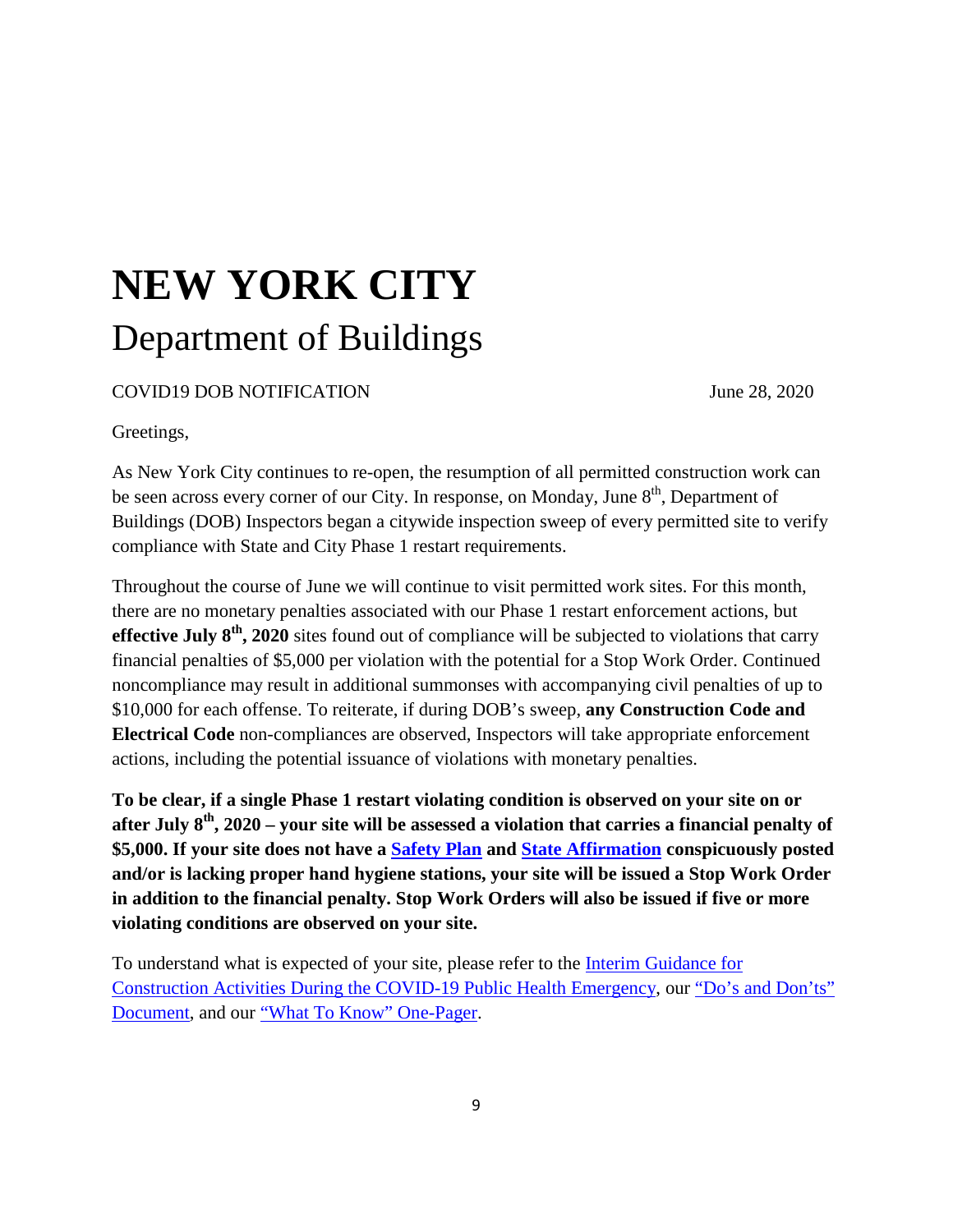For additional information on the Phase 1 re-opening, please visit [nyc.gov/buildings.](https://gcc01.safelinks.protection.outlook.com/?url=http%3A%2F%2Fnyc.gov%2Fbuildings&data=02%7C01%7CCRPonnathota%40buildings.nyc.gov%7Cd4b1c3e3768b4aa3d1d508d81ad9fc9f%7C32f56fc75f814e22a95b15da66513bef%7C0%7C0%7C637288870832101064&sdata=xaDM3vTXe4LIRrYqmlyRXidUJl56eZdhfVweJxFjoLI%3D&reserved=0) On our Phase-1 re-opening [webpage,](https://gcc01.safelinks.protection.outlook.com/?url=https%3A%2F%2Fwww1.nyc.gov%2Fsite%2Fbuildings%2Fabout%2Frestart-phase-1.page&data=02%7C01%7CCRPonnathota%40buildings.nyc.gov%7Cd4b1c3e3768b4aa3d1d508d81ad9fc9f%7C32f56fc75f814e22a95b15da66513bef%7C0%7C0%7C637288870832111021&sdata=JGhb7EITR1fd4kRazNFsC8CFPhPnp0d95FYuogYnf6U%3D&reserved=0) you will find resources including DOB's Phase 1 Re-Opening [Guidance,](https://gcc01.safelinks.protection.outlook.com/?url=https%3A%2F%2Fwww1.nyc.gov%2Fassets%2Fbuildings%2Fpdf%2Frestart_enforcement_guidance.pdf&data=02%7C01%7CCRPonnathota%40buildings.nyc.gov%7Cd4b1c3e3768b4aa3d1d508d81ad9fc9f%7C32f56fc75f814e22a95b15da66513bef%7C0%7C0%7C637288870832111021&sdata=qFEVY4h8WV2oqF88k%2FHBgL1wMQLWjm%2BBUGkyjhXoD10%3D&reserved=0) [FAQs,](https://gcc01.safelinks.protection.outlook.com/?url=https%3A%2F%2Fwww1.nyc.gov%2Fassets%2Fbuildings%2Fpdf%2Fphase1_faqs.pdf&data=02%7C01%7CCRPonnathota%40buildings.nyc.gov%7Cd4b1c3e3768b4aa3d1d508d81ad9fc9f%7C32f56fc75f814e22a95b15da66513bef%7C0%7C0%7C637288870832111021&sdata=qD3tyiI145HYrW1OFxTfErKV8St7pj72iAneh%2Fj9bLE%3D&reserved=0) and the [State's Interim Guidelines](https://gcc01.safelinks.protection.outlook.com/?url=https%3A%2F%2Fwww1.nyc.gov%2Fassets%2Fbuildings%2Fpdf%2FConstructionMasterGuidance.pdf&data=02%7C01%7CCRPonnathota%40buildings.nyc.gov%7Cd4b1c3e3768b4aa3d1d508d81ad9fc9f%7C32f56fc75f814e22a95b15da66513bef%7C0%7C0%7C637288870832121008&sdata=3v9xeaSHioka6CfUctO8UWRSQCDhTmAWLlfy2YjNjyk%3D&reserved=0)**. If you have any questions, please reach out via email to** [COVID19@buildings.nyc.gov.](mailto:COVID19@buildings.nyc.gov)

Thank you

|                                                          | Department of<br><b>Buildings</b>                                                                                                                                                                                                                                                                                                                                                                                                  | <b>Department of Health</b><br>& Mental Hygiene |  |
|----------------------------------------------------------|------------------------------------------------------------------------------------------------------------------------------------------------------------------------------------------------------------------------------------------------------------------------------------------------------------------------------------------------------------------------------------------------------------------------------------|-------------------------------------------------|--|
| <b>Issuance Date:</b>                                    | 06/05/2020                                                                                                                                                                                                                                                                                                                                                                                                                         |                                                 |  |
| <b>UPDATED:</b>                                          | 06/07/2020                                                                                                                                                                                                                                                                                                                                                                                                                         |                                                 |  |
| <b>Effective:</b>                                        | Upon the City of New York Entering Phase 1 Reopening                                                                                                                                                                                                                                                                                                                                                                               |                                                 |  |
| To:                                                      | <b>Owners and Contractors</b>                                                                                                                                                                                                                                                                                                                                                                                                      |                                                 |  |
| <b>Purpose:</b>                                          | Guidance to owners and contractors on enforcement of New York<br>State (NYS) Department of<br>Health Interim Guidance<br>For<br>Construction Activities During the COVID-19 Public<br>Health<br>Emergency issued on May 13, 2020; NYC Mayoral Executive Order<br>No. 120 issued on June 3, 2020 and Executive Order No. 123 issued<br>on June 7, 2020; pursuant to NYS Governor's Executive Order<br>202.34 and subsequent orders. |                                                 |  |
| <b>Related</b>                                           | • AC 28-103.8<br>• AC 28-201.1                                                                                                                                                                                                                                                                                                                                                                                                     |                                                 |  |
| Code/Zoning<br>subsequent<br>Section(s)<br>and Operating | • New York State Gubernatorial Emergency Order 202.34 and<br>orders and related New York State Department of Health Guidelines<br>. New York City Mayoral Emergency Orders                                                                                                                                                                                                                                                         |                                                 |  |
| Information:                                             | • NYC Health Department "Reopening New York City: Frequently<br>Asked Questions What the Constructions Businesses Need to<br>Know"                                                                                                                                                                                                                                                                                                 |                                                 |  |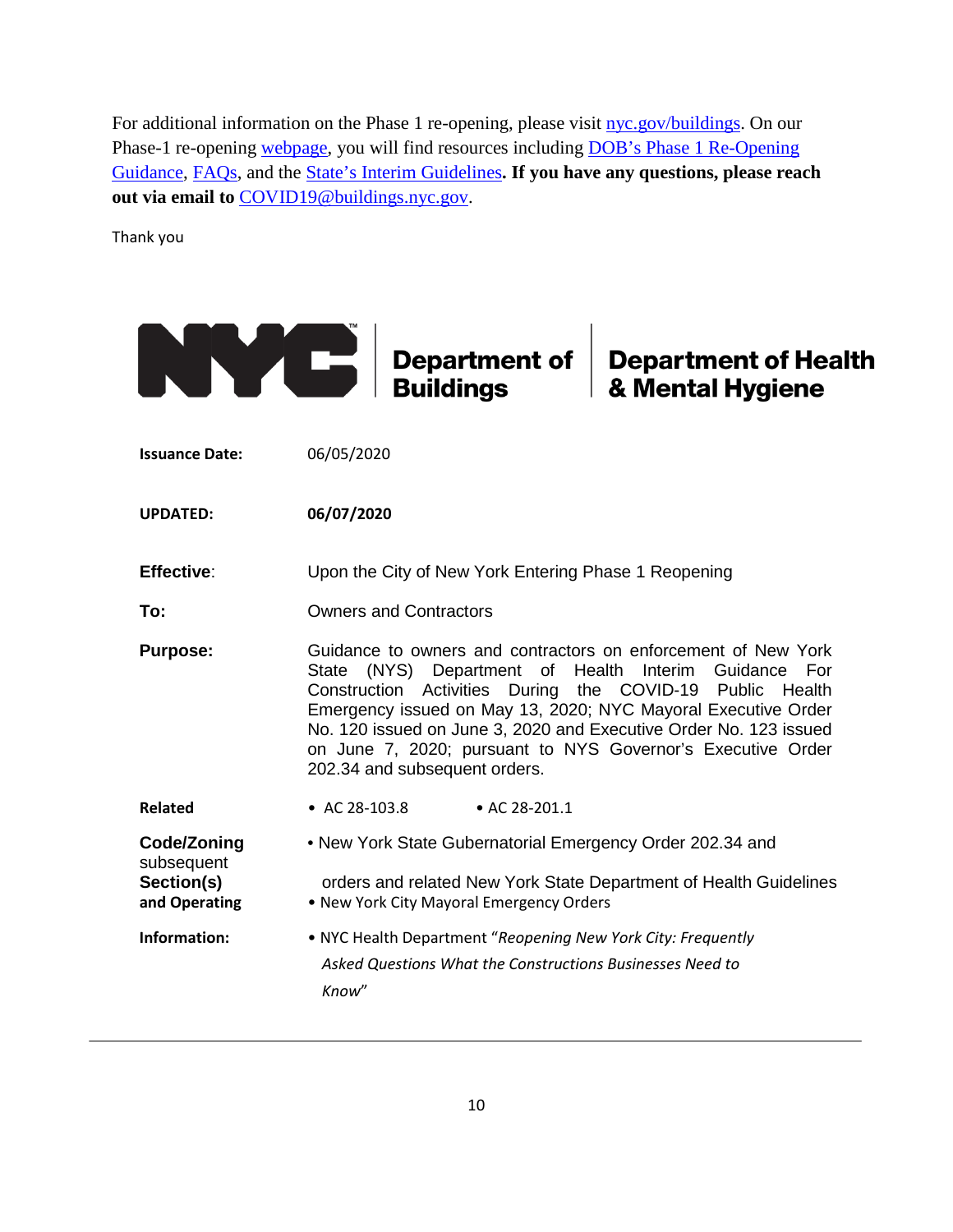In accordance with **NYS Governor's Executive Order 202.34** and subsequent orders, construction projects subject to permits issued by the NYC Department of Buildings, or otherwise regulated by the NYC Construction Codes and the NYC Electrical Code are permitted to proceed provided they comply with the **Interim Guidance For Construction Activities During The COVID-19 Public Health Emergency** published by New York State (NYS Interim Guidance).

The standards contained within the NYS Interim Guidance apply to all construction activities in operation during the COVID-19 public health emergency until rescinded or amended by the State. Employers are required to develop a plan for each construction site and submit an affirmation to the State as required in the NYS Interim Guidelines. The NYS Interim Guidelines are minimum requirements only; employers can require additional precautions.

In accordance with Section IV of the NYS Interim Guidance, completed safety plans must be conspicuously posted on the construction site. The State has made available a **business reopening safety plan template** to guide business owners and operators in developing plans to protect against the spread of COVID-19.

In accordance with the **Mayor's Emergency Executive Order No. 120** and Executive Order No. 123, the Department of Buildings will periodically be checking construction sites for compliance with employer safety plans required by the NYS Interim Guidance, including, but not limited to, the following requirements:

- Ensure 6 feet of distance between personnel, unless safety or core function of the work activity requires a shorter distance.
- All personnel and visitors to construction sites must wear face coverings appropriate for their task, unless medically unable to do so.
- Tightly confined spaces (e.g., elevators, hoists) occupied by 50% maximum allowed number of people.
	- 50% capacity must be posted within the cab AND at each landing
- A site safety monitor must be designated whose responsibilities include continuous compliance with all aspects of the site safety plan.
- Appropriate signage is posted throughout the site to remind personnel to adhere to proper hand hygiene, physical distancing rules, appropriate use of personal protective equipment, and cleaning and disinfecting protocols.
- Safety plan(s) are conspicuously posted on site and include a copy of the submitted State affirmation.
- A communication plan for employees, visitors, and clients is available at the site.
- A continuous log of every person who may have had close contact with other individuals at the work site or area is kept at the site.
- There are hand hygiene stations available on site and readily accessible to workers.
- A cleaning and disinfection log is present at the site with minimum daily entries.